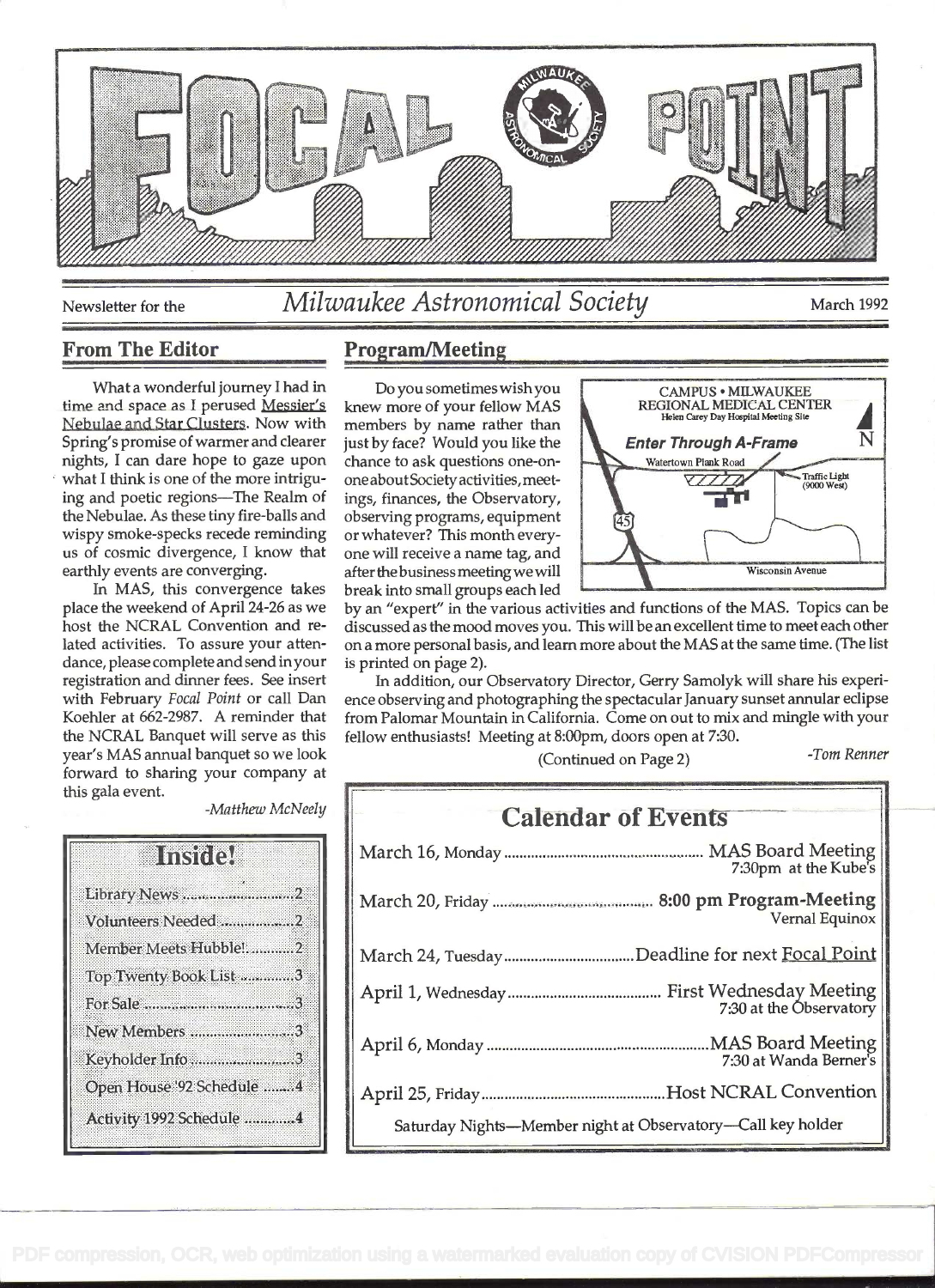## Library News

erature presence for beings that are firmly believed in but have never actually been<br>seen. So it is with some members of the seen. So it is with some members of the micro world of particles which make up our universe. The Shadows of Creation: Matter and the Structure of the Universe. by Riordan and Schram, 1991 explores the possiblecandidates forwhat is often called the missing mass in the universe. The most viable theory at present, that of an inflationary phase following the standard Big Bang expansion, requires a density of mass thatwill keep the universe from either expanding forever or contracting back upon  $\overrightarrow{PS}$ ,  $\overrightarrow{Qov}$   $\overrightarrow{Yd}$ ,  $\overrightarrow{PS}$ ,  $\overrightarrow{Qov}$   $\overrightarrow{Yd}$ ,  $\overrightarrow{Qg}$ ,  $\overrightarrow{Qg}$ ,  $\overrightarrow{Qg}$ ,  $\overrightarrow{Qg}$ ,  $\overrightarrow{Qg}$ ,  $\overrightarrow{Qg}$ ,  $\overrightarrow{Qg}$ ,  $\overrightarrow{Qg}$ ,  $\overrightarrow{Qg}$ ,  $\overrightarrow{Qg}$ ,  $\overrightarrow{Qg}$ ,



itself - Omega = 1. And so, the supercolliders and neutrino detectors keep on  $\sigma$ looking. Further, the authors of this highly readable cosmology explain the possibilities for the seeds upon which gathered the visible clumps of matter such as galactic super clusters and, ultimately, people. (reviewed in November 1991 Sky and Telescope).

#### A Night Out With Mick Sutov and O'Ryan

OK, maybe I am carrying the Irish thing too far. Anyhow, Turn Left at Orion. by Consolmagno and Davis, 1989 has been designed especially for beginning observers with small telescopes who want to to go right out to see the night sky with a minimum of preliminary reading. Naked eye, finder and main scope views are provided along with directions to, and commentary on, nearly 100 deep sky objects within the reach of 2 to 4-inch objectives. There is also a nice section on the Moon's changing aspectnight-to-night. The authordefinitelywants you to learnthe proper names of stars, and this is the only guide I know of that shows the telescope view as seen through a star diagonal. (Reviewed in May, 1991 Reflector).

-Sally Waracznski

### Program/Meeting (continued from page 1)

The tentative topics for the March Program Meeting include:

Board of Directors and Officers-how they guide the Society. Observatory Functions-observing programs, members nights, First Wednesdays, construction activities, etc. Club Library-Resources for member use. Observing Clubs-Messier, Burnham's and Herschel clubs. Society Finances-Endowment Fund, Dues, and Budget. Astronomical League and NCRAL-what they are and what they do for us. Commercial Equipment-Member Alan Dyer's job is to know about this stuff-come with questions! Topics and Speakers-for future Membership Program/Meetings

Telescope Care & Maintenance.

General Rap Session-meet and greet the membership!

## Hospitality Helpers Needed

Volunteers are needed at the Observatory for the convention in the following areas:

Sat.-Sun.. April 18-19:

General final cleanup.

### Fri.-Sat. , April 24-25:

Parking lot attendants Greeter and guides Telephone answerers Telescope attendants Book, magazine and other sales people Refreshment dispensing (coffee, soda, etc.) Donations of baked goods and light snacks

To offer your help and/or to make Other suggestions regarding hospitality during the convention, call the Waracznski's at 321-0918.

-Ken Waracznski

Member's

## Member's Hubble Proposal Reaches Semi-Finals

Member Harald Schenk was informed that his proposal for amateur use of the Hubble Space Telescope had made it into the semi-finals in the secondround ofcompetition. Harald's proposal is to search select asteroids for evidence of transition comets. The existence of such would be helpful for future space voyagers. The volatiles could help supply fuel, water, and oxygen. His proposal is one of ten under consideration. The final list of five proposals should be announced at any time.

If he survives the final cut, Harald will be teaming up with James Secosky, a science teacher from New York who submitted a similar proposal. It was suggested that they form a team, with Harald as leader. James was a finalist in the first competition in which he elected to search for frost on Jupiter's moon Io.

Good luck Harald!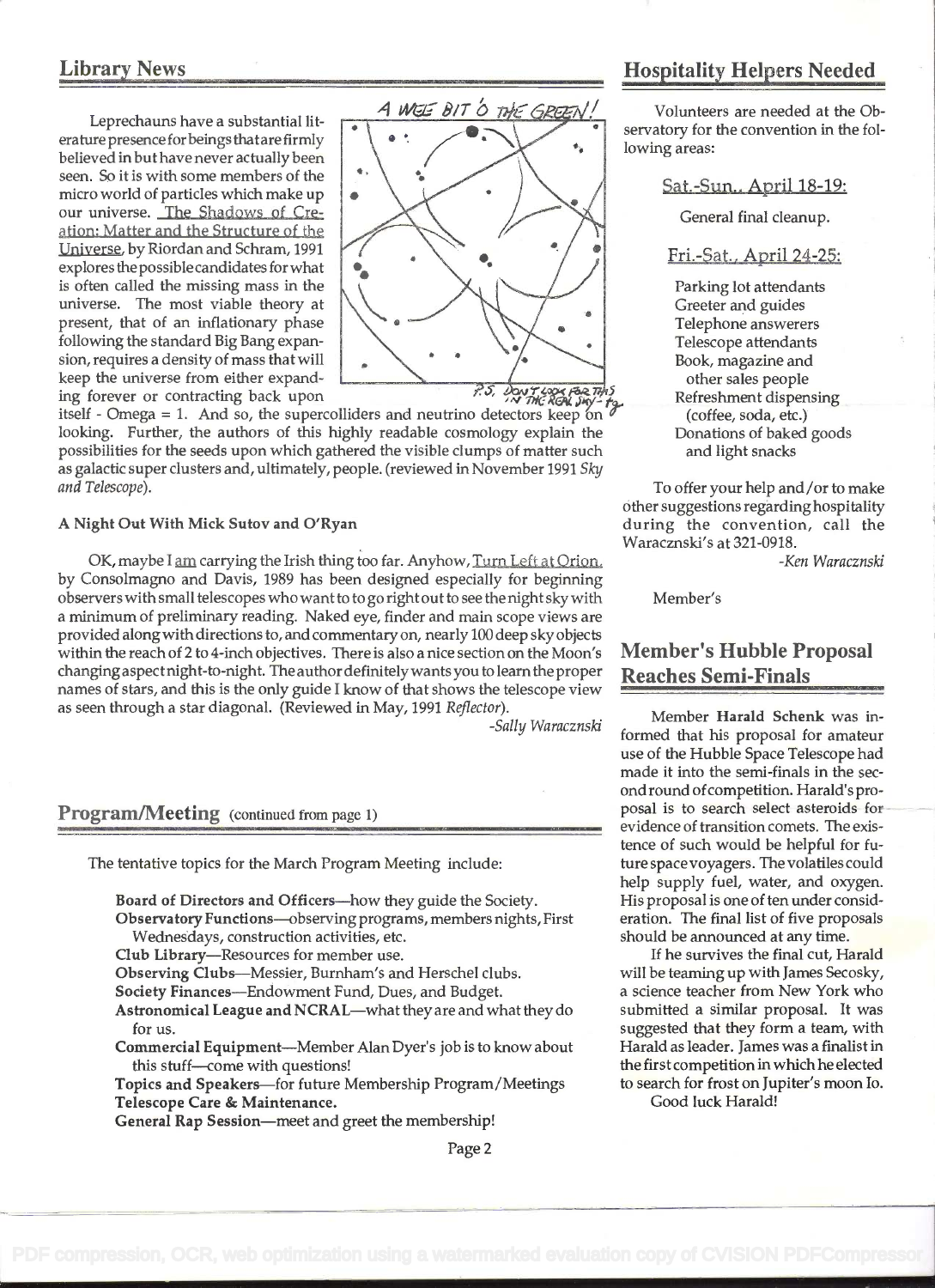## Top Twenty Books

The January 1992 issue of the Astronomy Network News ran this list of the Top Twenty Books recommended for amateur astronomers and club libraries. I am reprinting it here as a reading list, also to show which books are a part ot the MAS library (those preceded by a "•" bleow).

• The Cambridge Atlas of Astronomy, Audouze, Jean and Guy Israel, eds. A folio-sized survey containing fundamentals for backyard astronomers.

. The New Solar System, Kelly J. Beatty and Andrew Chaikin, eds. The best general overview of the solar system and what's known about it.

Man Discovers the Galaxies, Richard Brendzen, Richard Hart and Daniel Steeley. How early scientists demystified the Milky Way Galaxy.

. Build Your Own Telescope, Richard Berry. Plans for six telescopes you can build and information useful to commercial telescope owners.

The Milky Way, BartJ. and Priscilla F. Bok. Regarded as the definitive book on our Galaxy for nontechnical readers.

• Burnham's Celestial Handbook Vol 1-3, Robert J. Burhmam. A voluminous compiliation of deep-sky objects with photos, charts and tables.

• Astrophotography for the Amateur, Michael Covington. Chapters provide how-to advice for getting started in astrophotography.

• The Backyard Astronomer's Guide, Terence Dickinson and Alan Dyer. A luxuriously illustrated beginner's guide to amateur astronomy. (on back -order)

• The Universe from Your Backyard, David J. Eicher. Republished "Backyard Astronomer" articles from ASTRONOMY magazine.

Sky Catalog 2000.0, Alan Hirshfeld and Roger W. Sinnott, eds. Fundamental data for stars and deep-sky objects that every club should have.

• Galaxies, Timothy Ferris. A folio-sized essy on galaxies with an engaging narrative.

. Colours of the Stars, David and Paul Murdin. Professional astronomers discuss color in astronomy and what it means. Many photographs.

The Cambridge Encyclopedia of Astronomy, Simon Mitton, ed. Authoritative, fact-filled reference covers all aspects of modern astronomy.

The Guide to Amateur Astronomy, Jack Newton and Philip Teece. The best allaround introduction to what amateur astronomy is all about.

• Starlight Nights, Leslie C. Peltier. One of the greatest amateur astronomers of all time describes his experiences as a stargazer.

Norton's 2000.0 Star Atlas and Reference Handbook, Ian Ridpath, ed. A New Members classic, showing stars to mag. 6 with an introduction about observing.

• *Uranometria 2000.0, Wil Tirion, Barry Rappaport and George Lovi. Mi- bers. Please make them feel welcome:* nutely detailed, large-scale atlas shows 332,556 stars to mag. 9.5 and many thousands of deep-sky objects. The same state of the same state of the same state of the Dennis Melbye and

Terry, Jeff, and Jason Atlas ofDeep-Sky Splendors, Hans Vehrénberg. Contains hundreds of photo- -New Berlin graphs of deep-sky objects at the same scale for easy comparison.

Color Star Atlas, John Cox and Richard Monkhouse. An easy-to-use atlas Michael Ganber and Shoing the colors of all naked-eye stars.<br>-Bayside Page 3

# Samony Nite Keyholders

| Mar. 7 Frank Roldan 608-787-1730 |          |
|----------------------------------|----------|
| Mar. 14 Terry Ross               | 784-2093 |
| Mar. 21 Gerry Samolyk            | 529-9051 |
| Mar. 28 Tom Schmidtkunz 784-0253 |          |
| Apr. 4 Peter Smitka              | 785-0926 |
| Apr. 11 Virgil Tagney            | 327-7976 |
| Apr. 18 Jim Toeller              | 352-7144 |
| Apr. 25 Ken Waracznski 321-0918  |          |

## For Sale

Meade 2120 LX3, 10-inch Schmidt Cassegrain. Like new with heavy-duty tripod, fork mount ed wedge, electric driver on both axis, carrying case and two eyepieces. \$1100 or best offer. Call George Schimmel at 771-5903.

6-inch Newtonian Reflector with veryheavy-duty steel tripod that breaks down for travel. Stainless steel 8-inch diameter tube. No drive. Call Don LeMoine at 374-5865.

8-inch f/6 Dobsonian telescope. 6 months old. Mirror custom made, superb optics have complete Focault test data. Small secondary (1.52"). 2" helical. focuser with 1.25" adapter. Comes with Telrad and rotating Fiberglas tube. Call Nolan Zadra at 962-3021 evenings.

Cosmos, Carl Sagan. A superb narrative tour of the universe.<br>
the addition of the following new mem-